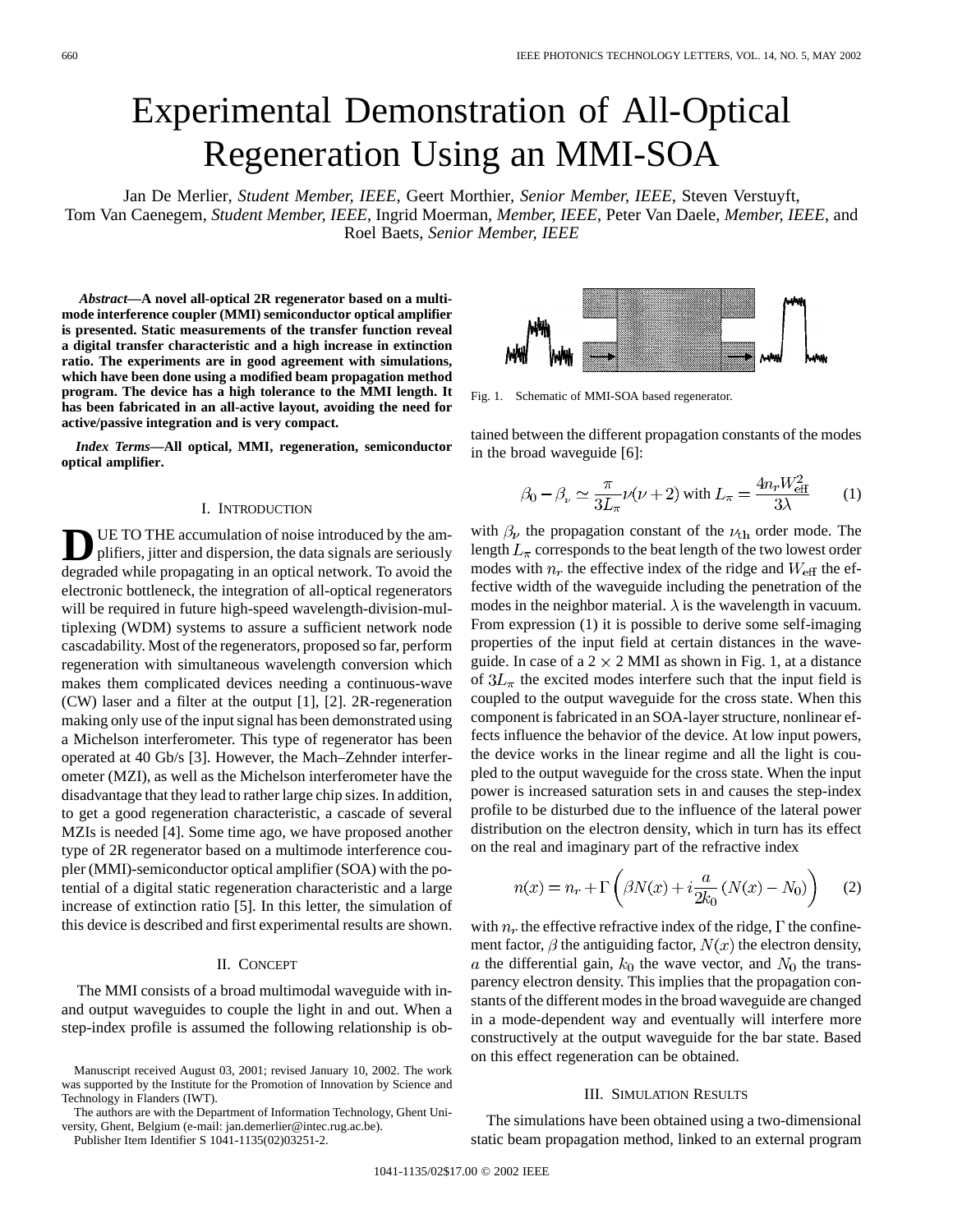

Fig. 2. Simulations of regeneration curve at different currents.

which takes into account the interaction between the carriers and the light. The unimolecular, bimolecular and Auger recombination mechanisms have been considered and the gain is assumed to be linearly dependent on the electron density. The lateral electron density profile is calculated by solving the diffusion equation after each propagation step of 5  $\mu$ m.

$$
\frac{J}{qd} - D_{\text{eff}} \frac{\partial^2 N}{\partial x^2} - AN - BN^2 - CN^3 - \frac{\Gamma a (N - N_0) P(x)}{\hbar \omega bd} = 0. \tag{3}
$$

With  $J$  the current density,  $q$  the elementary charge,  $d$  the thickness of the active layer,  $D_{\text{eff}}$  the effective diffusion coefficient, A, B and C the different recombination parameters,  $\hbar$  the reduced Planck constant,  $\omega$  the optical angular frequency and  $b$ the width of the waveguide. As mentioned before, the working principle of the MMI is based on the step index-profile. Because lateral carrier diffusion in the active layer of a shallowly etched ridge SOA-waveguide causes a nonhomogeneous carrier distribution under the ridge, the lateral refractive index profile is already disturbed in the linear regime and has an influence on the self-imaging properties of the MMI-SOA. Therefore, the ridge waveguide has to be etched through the active layer. This causes a homogeneous distribution of the carriers under the ridge when surface recombination is negligible.

Fig. 2 shows calculated transfer functions at current densities of 3000, 3500, and 4000  $A/cm<sup>2</sup>$ . It gives the output power in the fundamental mode in the bar state output waveguide as a function of the input power in the fundamental mode. The MMI has a width of 8  $\mu$ m. The input and output waveguides have a width of 3  $\mu$ m. The simulation results give proof of a digital transfer characteristic of which the decision point can be swept by changing the current.

#### IV. FABRICATION AND CHARACTERISTICS

MMI-SOAs have been fabricated with a width of 8  $\mu$ m. The width of the in- and output waveguide are  $3 \mu$ m. This makes it a tolerant device with respect to the width of the device. The layer structure consists of eight 8-nm-thick 1% compressively strained InGaAsP quantum wells (QWs) with InGaAsP (Q1.25) barriers of thickness 15 nm. This layer stack has been sandwiched between two InGaAsP (Q1.25) layers of 90 nm. The layer structure has been grown using metal-organic vapor phase



Fig. 3. Detail of the MMI-facet.



Fig. 4. Photograph of MMI-SOA chip.

epitaxy (MOVPE). A combination of wet etching and reactive ion etching (RIE) has been used to define the ridges of the ridge-type waveguides. The ends of the MMI facets have been tilted at 45° to avoid reflections at the MMI-facets. The in- and output waveguides have been etched shallowly and the MMI itself has been etched deeply to avoid the current spreading. The transition from deep etching to shallow etching has been performed just inside the MMI, as shown in Fig. 3, to minimize the reflection at the MMI-facets. The output waveguides have been tilted at an angle of  $10^{\circ}$ , no AR-coating has been applied. The device has been fabricated in an all-active layout. To avoid saturation effects in the in- and output waveguides they have been provided with separate electrodes which are biased near transparency. The total size of the device, as in Fig. 4, is only 1500  $\mu$ m including the peripheral waveguides.

## V. MEASUREMENT RESULTS

The light has been coupled into the chip using a lensed fiber. No tapers were used and no antireflection coating has been deposited on the chip facet, causing a coupling loss of about 8 dB. The output coupling has been realized by using an objective lens, then the light is coupled into a single-mode fiber using a GRIN-lens. The output is sent to a spectrum analyzer to measure the power at the wavelength of the input signal in a bandwidth of 0.1 nm. Due to the strong polarization dependence of the gain in compressively strained QWs, the polarization of the input light had to be controlled. Fig. 5 shows the output power in the bar state output waveguide as a function of the input power of an MMI with a length of 570  $\mu$ m for various currents at a signal wavelength of 1555 nm. The measurements correspond very well to the simulations and show a flat response at high input power. The low detected output powers are due to the poor coupling efficiency of the light from the chip into the single-mode fiber after the objective lens and the graded index (GRIN) lens. The flat high power side will allow an increase in signal to noise ratio, while the steep transition between the low and high power side will allow an increase in extinction ratio. Extinction ratio improvements of more than 8 dB are obtained. Fig. 6 presents